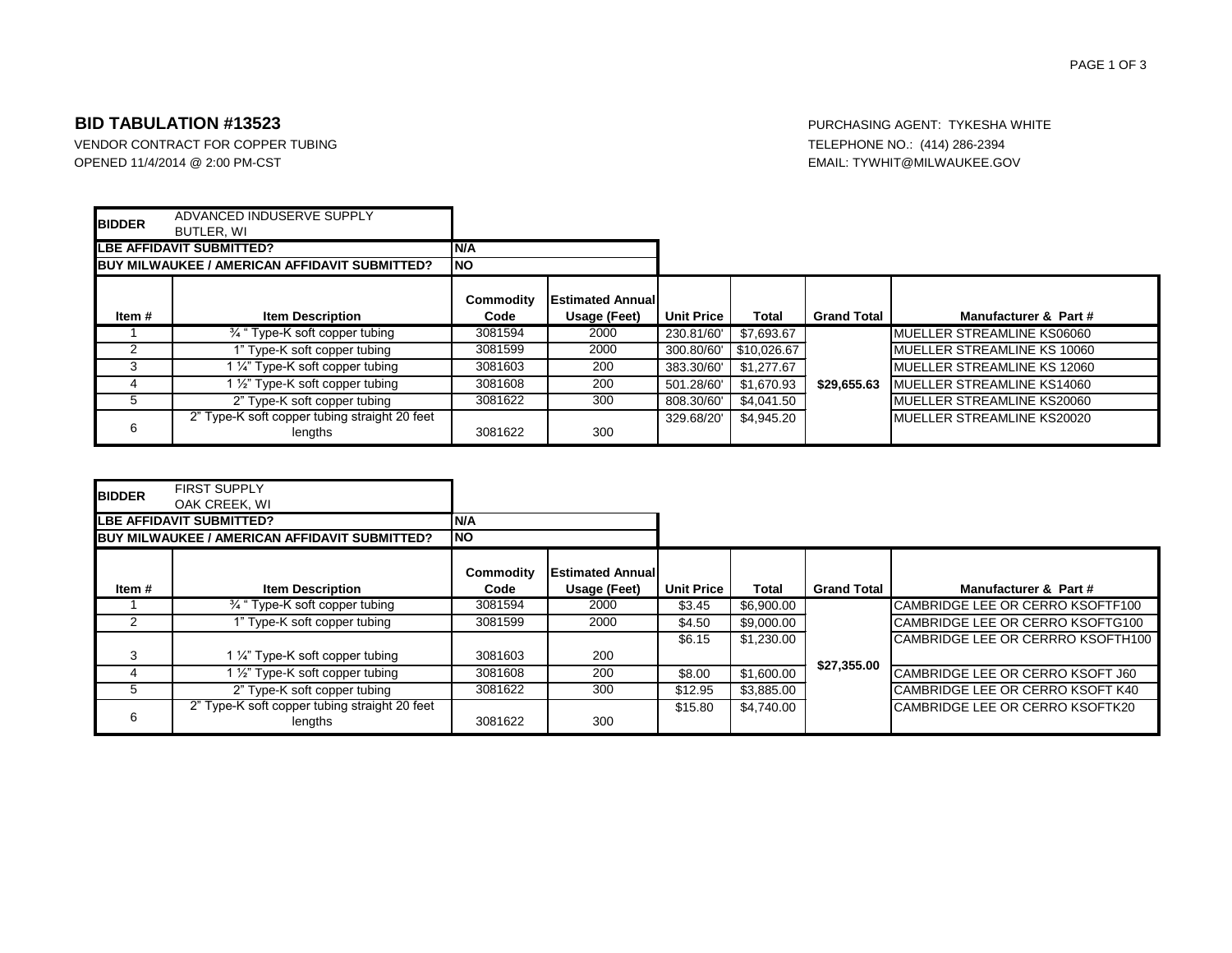#### PAGE 2 OF 3

## **BID TABULATION #13523** PURCHASING AGENT: TYKESHA WHITE

VENDOR CONTRACT FOR COPPER TUBING TELEPHONE NO.: (414) 286-2394 OPENED 11/4/2014 @ 2:00 PM-CST **EMAIL: TYWHIT@MILWAUKEE.GOV** 

| <b>BIDDER</b>                                 | <b>INDI ENTERPRISES</b><br><b>CAROL STREAM. IL</b>       |                   |                                           |                   |             |                    |                       |
|-----------------------------------------------|----------------------------------------------------------|-------------------|-------------------------------------------|-------------------|-------------|--------------------|-----------------------|
| <b>LBE AFFIDAVIT SUBMITTED?</b>               |                                                          | N/A               |                                           |                   |             |                    |                       |
| BUY MILWAUKEE / AMERICAN AFFIDAVIT SUBMITTED? |                                                          | <b>NO</b>         |                                           |                   |             |                    |                       |
| Item #                                        | <b>Item Description</b>                                  | Commodity<br>Code | <b>IEstimated Annuall</b><br>Usage (Feet) | <b>Unit Price</b> | Total       | <b>Grand Total</b> | Manufacturer & Part # |
|                                               | <sup>3/4</sup> "Type-K soft copper tubing                | 3081594           | 2000                                      | \$4.69            | \$9,380.00  |                    | Miller                |
|                                               | 1" Type-K soft copper tubing                             | 3081599           | 2000                                      | \$5.79            | \$11,580.00 |                    | Miller                |
|                                               | 1 1/4" Type-K soft copper tubing                         | 3081603           | 200                                       | \$7.04            | \$1,408.00  |                    | Miller                |
|                                               | 1 1/2" Type-K soft copper tubing                         | 3081608           | 200                                       | \$8.79            | \$1,758.00  | \$34.965.00        | Miller                |
| G.                                            | 2" Type-K soft copper tubing                             | 3081622           | 300                                       | \$19.29           | \$5,787.00  |                    | Miller                |
| 6                                             | 2" Type-K soft copper tubing straight 20 feet<br>lengths | 3081622           | 300                                       | \$16.84           | \$5.052.00  |                    | <b>Miller</b>         |

| <b>BIDDER</b>                                 | <b>PRICE &amp; SONS INC</b>                              |                           |                                           |                   |             |                    |                            |
|-----------------------------------------------|----------------------------------------------------------|---------------------------|-------------------------------------------|-------------------|-------------|--------------------|----------------------------|
|                                               | MILWAUKEE, WI                                            |                           |                                           |                   |             |                    |                            |
| LBE AFFIDAVIT SUBMITTED?                      |                                                          | <b>YES</b>                |                                           |                   |             |                    |                            |
| BUY MILWAUKEE / AMERICAN AFFIDAVIT SUBMITTED? |                                                          | <b>IYES-AMERICAN MADE</b> |                                           |                   |             |                    |                            |
| Item #                                        | <b>Item Description</b>                                  | Commodity<br>Code         | <b>IEstimated Annuall</b><br>Usage (Feet) | <b>Unit Price</b> | Total       | <b>Grand Total</b> | Manufacturer & Part #      |
|                                               | <sup>3/4</sup> " Type-K soft copper tubing               | 3081594                   | 2000                                      | \$4.07            | \$8,140.00  |                    | <b>IMUELLER STREAMLINE</b> |
|                                               | 1" Type-K soft copper tubing                             | 3081599                   | 2000                                      | \$5.31            | \$10,620.00 |                    | <b>IMUELLER STREAMLINE</b> |
|                                               | 1 1/4" Type-K soft copper tubing                         | 3081603                   | 200                                       | \$6.77            | \$1,354.00  |                    | <b>IMUELLER STREAMLINE</b> |
|                                               | 1 1/2" Type-K soft copper tubing                         | 3081608                   | 200                                       | \$8.85            | \$1,770.00  | \$31,418.00        | <b>IMUELLER STREAMLINE</b> |
|                                               | 2" Type-K soft copper tubing                             | 3081622                   | 300                                       | \$14.28           | \$4,284.00  |                    | <b>IMUELLER STREAMLINE</b> |
|                                               | 2" Type-K soft copper tubing straight 20 feet<br>lengths | 3081622                   | 300                                       | \$17.50           | \$5,250.00  |                    | <b>IMUELLER STREAMLINE</b> |